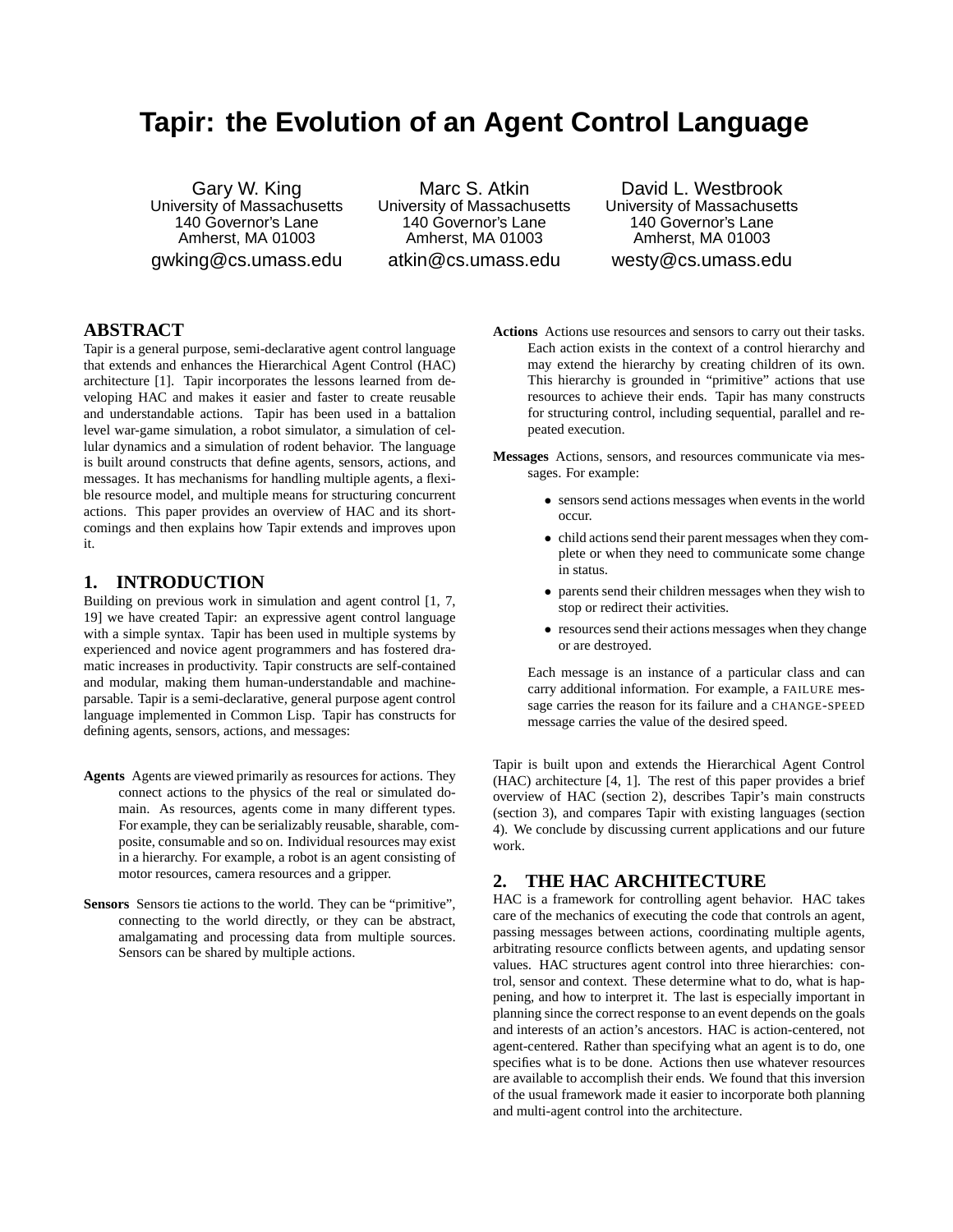| <b>Report Documentation Page</b>                                                                                                                                                                                                                                                                                                                                                                                                                                                                                                                                                                                                                                                                                                                                                                                                                                   |                             |                              |                 | Form Approved<br>OMB No. 0704-0188                  |                           |  |
|--------------------------------------------------------------------------------------------------------------------------------------------------------------------------------------------------------------------------------------------------------------------------------------------------------------------------------------------------------------------------------------------------------------------------------------------------------------------------------------------------------------------------------------------------------------------------------------------------------------------------------------------------------------------------------------------------------------------------------------------------------------------------------------------------------------------------------------------------------------------|-----------------------------|------------------------------|-----------------|-----------------------------------------------------|---------------------------|--|
| Public reporting burden for the collection of information is estimated to average 1 hour per response, including the time for reviewing instructions, searching existing data sources, gathering and<br>maintaining the data needed, and completing and reviewing the collection of information. Send comments regarding this burden estimate or any other aspect of this collection of information,<br>including suggestions for reducing this burden, to Washington Headquarters Services, Directorate for Information Operations and Reports, 1215 Jefferson Davis Highway, Suite 1204, Arlington<br>VA 22202-4302. Respondents should be aware that notwithstanding any other provision of law, no person shall be subject to a penalty for failing to comply with a collection of information if it<br>does not display a currently valid OMB control number. |                             |                              |                 |                                                     |                           |  |
| <b>1. REPORT DATE</b><br>2. REPORT TYPE<br>2002                                                                                                                                                                                                                                                                                                                                                                                                                                                                                                                                                                                                                                                                                                                                                                                                                    |                             |                              |                 | <b>3. DATES COVERED</b><br>00-00-2002 to 00-00-2002 |                           |  |
| <b>4. TITLE AND SUBTITLE</b>                                                                                                                                                                                                                                                                                                                                                                                                                                                                                                                                                                                                                                                                                                                                                                                                                                       |                             |                              |                 | <b>5a. CONTRACT NUMBER</b>                          |                           |  |
| Tapir: the Evolution of an Agent Control Language                                                                                                                                                                                                                                                                                                                                                                                                                                                                                                                                                                                                                                                                                                                                                                                                                  |                             |                              |                 | <b>5b. GRANT NUMBER</b>                             |                           |  |
|                                                                                                                                                                                                                                                                                                                                                                                                                                                                                                                                                                                                                                                                                                                                                                                                                                                                    |                             |                              |                 | 5c. PROGRAM ELEMENT NUMBER                          |                           |  |
| 6. AUTHOR(S)                                                                                                                                                                                                                                                                                                                                                                                                                                                                                                                                                                                                                                                                                                                                                                                                                                                       |                             |                              |                 | <b>5d. PROJECT NUMBER</b>                           |                           |  |
|                                                                                                                                                                                                                                                                                                                                                                                                                                                                                                                                                                                                                                                                                                                                                                                                                                                                    |                             |                              |                 | <b>5e. TASK NUMBER</b>                              |                           |  |
|                                                                                                                                                                                                                                                                                                                                                                                                                                                                                                                                                                                                                                                                                                                                                                                                                                                                    |                             |                              |                 | <b>5f. WORK UNIT NUMBER</b>                         |                           |  |
| 7. PERFORMING ORGANIZATION NAME(S) AND ADDRESS(ES)<br><b>University of Massachusetts, Department of Computer</b><br>Science, Amherst, MA, 01002                                                                                                                                                                                                                                                                                                                                                                                                                                                                                                                                                                                                                                                                                                                    |                             |                              |                 | 8. PERFORMING ORGANIZATION<br><b>REPORT NUMBER</b>  |                           |  |
| 9. SPONSORING/MONITORING AGENCY NAME(S) AND ADDRESS(ES)                                                                                                                                                                                                                                                                                                                                                                                                                                                                                                                                                                                                                                                                                                                                                                                                            |                             |                              |                 | 10. SPONSOR/MONITOR'S ACRONYM(S)                    |                           |  |
|                                                                                                                                                                                                                                                                                                                                                                                                                                                                                                                                                                                                                                                                                                                                                                                                                                                                    |                             |                              |                 | <b>11. SPONSOR/MONITOR'S REPORT</b><br>NUMBER(S)    |                           |  |
| 12. DISTRIBUTION/AVAILABILITY STATEMENT<br>Approved for public release; distribution unlimited                                                                                                                                                                                                                                                                                                                                                                                                                                                                                                                                                                                                                                                                                                                                                                     |                             |                              |                 |                                                     |                           |  |
| <b>13. SUPPLEMENTARY NOTES</b>                                                                                                                                                                                                                                                                                                                                                                                                                                                                                                                                                                                                                                                                                                                                                                                                                                     |                             |                              |                 |                                                     |                           |  |
| 14. ABSTRACT                                                                                                                                                                                                                                                                                                                                                                                                                                                                                                                                                                                                                                                                                                                                                                                                                                                       |                             |                              |                 |                                                     |                           |  |
| <b>15. SUBJECT TERMS</b>                                                                                                                                                                                                                                                                                                                                                                                                                                                                                                                                                                                                                                                                                                                                                                                                                                           |                             |                              |                 |                                                     |                           |  |
| 16. SECURITY CLASSIFICATION OF:<br>17. LIMITATION OF                                                                                                                                                                                                                                                                                                                                                                                                                                                                                                                                                                                                                                                                                                                                                                                                               |                             |                              |                 | 18. NUMBER                                          | 19a. NAME OF              |  |
| a. REPORT<br>unclassified                                                                                                                                                                                                                                                                                                                                                                                                                                                                                                                                                                                                                                                                                                                                                                                                                                          | b. ABSTRACT<br>unclassified | c. THIS PAGE<br>unclassified | <b>ABSTRACT</b> | OF PAGES<br>8                                       | <b>RESPONSIBLE PERSON</b> |  |

**Standard Form 298 (Rev. 8-98)**<br>Prescribed by ANSI Std Z39-18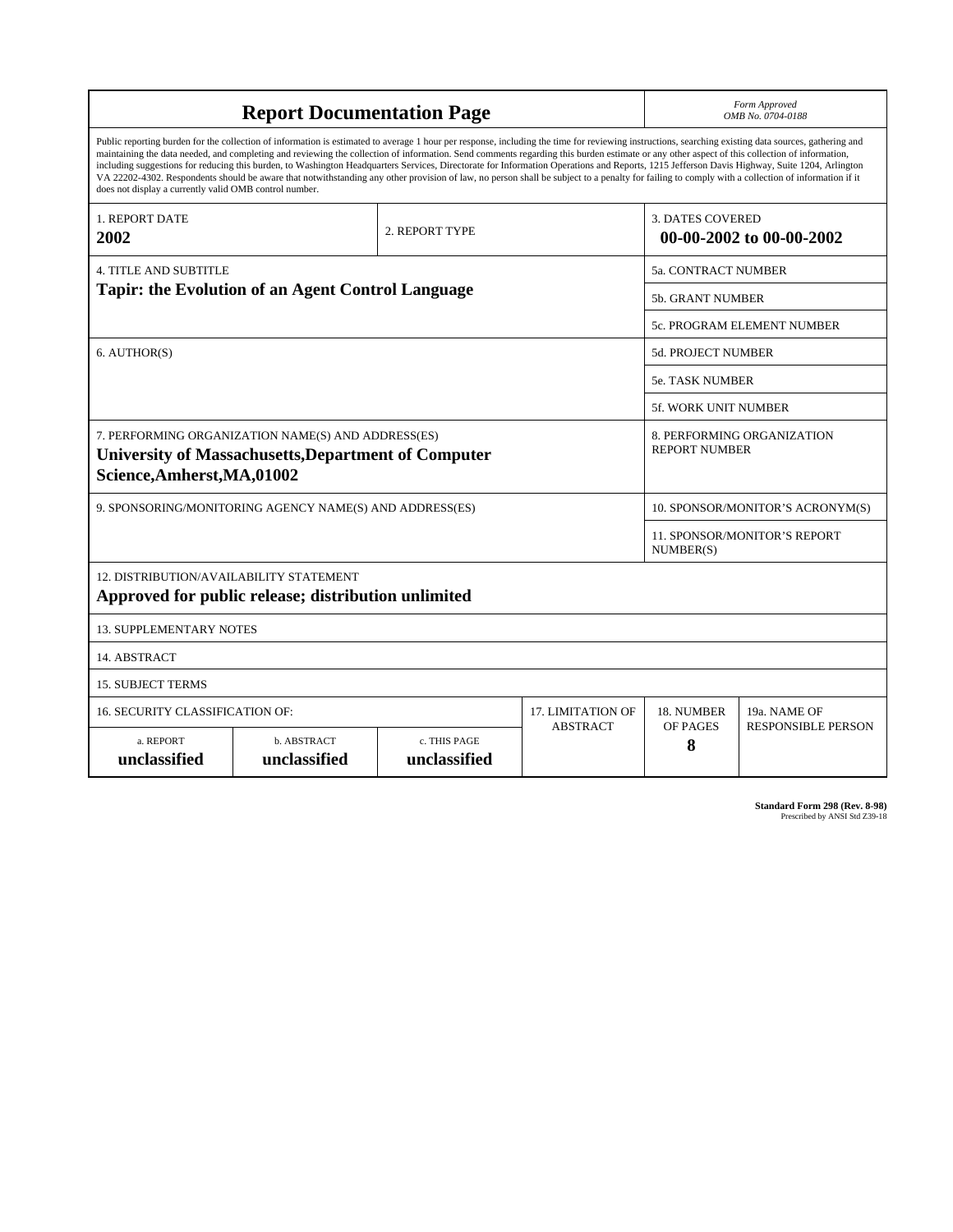

**Figure 1: Actions form a hierarchy; control information is passed down, messages are passed up. The lowest level are agent effectors.**

# **2.1 Agent control in HAC**

HAC executes actions by scheduling them on a queue. The queue is sorted by the time at which the action will execute. Actions are taken off the queue and executed until no more actions are scheduled to run at the current time step. Actions can reschedule themselves, but in most cases, they will be rescheduled when woken up by messages from their children, sensors or resources. Action's execute their code during their **do** phase. More deliberative actions will tend to execute their **do** phase only intermittently whereas more reactive ones may execute theirs almost continuously.

HAC is a *supervenient* architecture [18]. It abides by the principle that higher levels should provide goals and context for the lower levels, and lower levels provide sensory reports and messages to the higher levels ("goals down, knowledge up"). A higher level action cannot overrule the sensory information provided by a lower level, nor can a lower level interfere with the control of a higher level. Supervenience structures the abstraction process; it allows us to build modular, reusable actions. HAC simplifies this process further by enforcing that every action's implementation (its **do** phase) take the following form:

- 1. Respond to messages coming in from children.
- 2. Update state.
- 3. Schedule new child actions or use resources as effectors to alter the world.
- 4. Send messages up to parent.

Figure 1 shows a small part of an action hierarchy. The FOLLOW action, for example, relies on a MOVE-TO-POINT action to reach a specified location. MOVE-TO-POINT will send status reports to FOLLOW if necessary; at the very least a completion message (failure or success). The only responsibility of the FOLLOW action is to issue a new target location if the agent being followed moves. HAC is an architecture; other than enforcing a general form, it does not place any constraints on how actions are implemented. Every action can choose which messages it will respond to. Although actions lower in the hierarchy will tend to be more reactive, whereas those higher up tend to be more deliberative, the transition between them is smooth and completely up to the designer. Unlike other architectures [14, 7, 12], we do not prescribe a preset number of behavioral levels. Parents can run in parallel with their children or only when the child completes.



**Figure 2: Raw sensor data is transformed into more complex concepts via the abstract sensor hierarchy.**

# **2.2 The Sensor Hierarchy**

The sensor hierarchy provides a principled means of structuring the complexity of reading and transforming sensor information. It functions analogously to the HAC action hierarchy and reduces the complexity of sensor fusion. The sensor hierarchy is grounded by the low level primitives available from the physics of the world (real or simulated). These primitive sensors include the location of terrain features, the current speed and location of agents in the world, the status of a robot's bump sensors and so forth.

Each level in the hierarchy integrates and extends the level below it by compiling the available information and providing additional structure. We call these higher levels *abstract sensors*, since they do not sense anything *directly* from the world. For example, enemy location information can be combined into a sensor that specifies overall enemy presence; terrain information can be combined into a sensor that specifies passes and movement corridors. Furthermore, these two sensors can be combined to show enemy vulnerability: areas where enemy units are concentrated and cannot move quickly (see Figure 2).

The sensor hierarchy shares the control hierarchy's syntax and structure. Each sensor is analogous to a HAC action. It sends and receives messages and performs sensor computation during its **do** phase. One advantage of this is that the same principles learned in building actions carry over directly when building sensors. This linkage also makes it easy for actions to use sensors as part of their control mechanism. An action can react to sensor messages the same way it reacts to those from child actions. Each sensor is associated with the set of actions that request it and completes when this set becomes empty.

Like actions, sensors abide by the principle of supervenience. Higherlevel sensors integrate and interpret lower-level ones but they do not change the lower-level information. Lower-level sensors provide information to the higher-level ones but they do not tell them what to say. One advantage of this is that each level of the hierarchy can be viewed independently without worrying about the levels coming into it or the levels that are using it.

In summary, HAC provides a simple and flexible architecture for agent control and sensor fusion. Tapir extends the HAC framework by codifying standard idioms, supporting complex action constructs, simplifying resource use, adding declarative meta-information and making actions easier to build, modify and debug.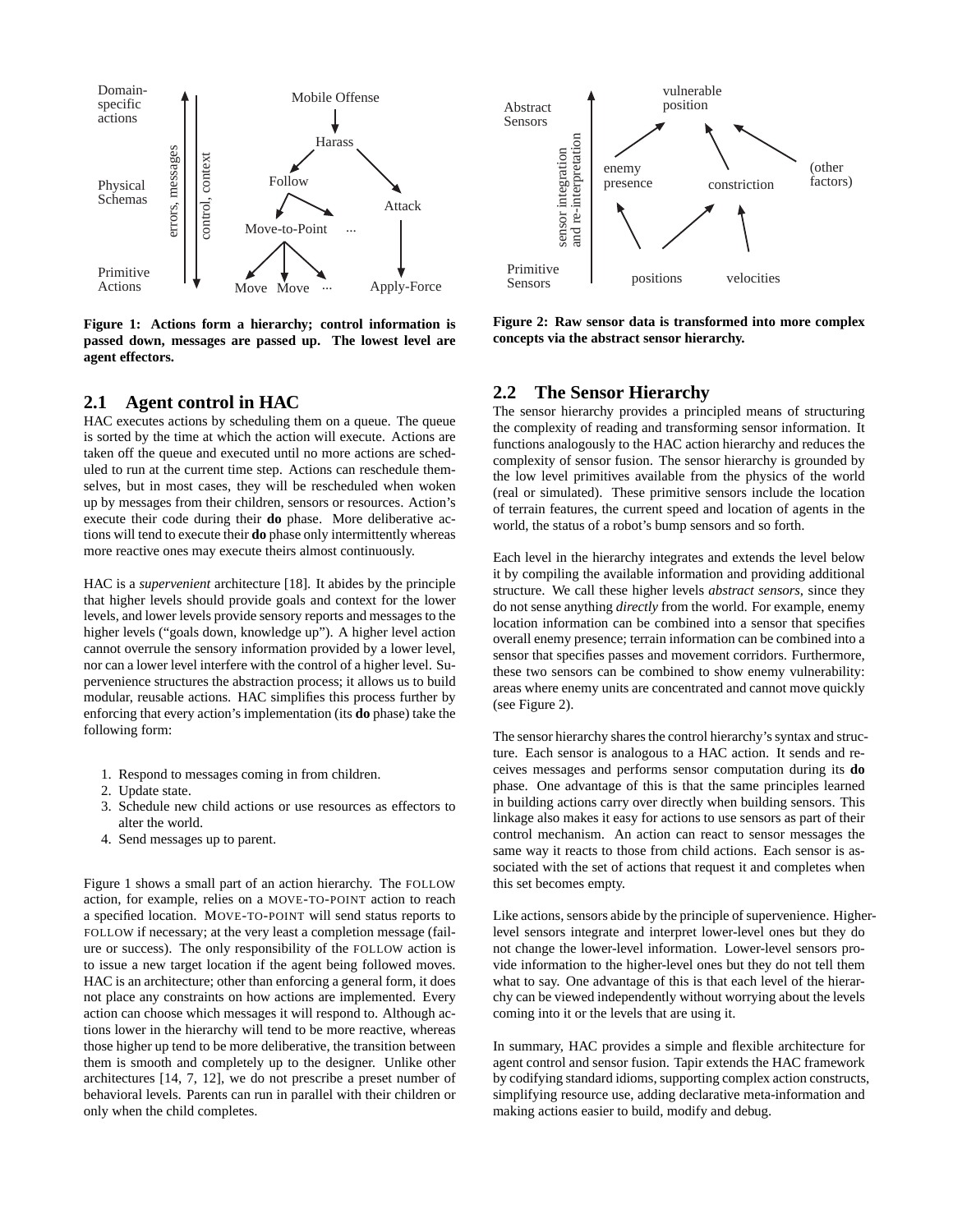```
(defaction move-to-random-point ()
  :documentation "Move an agent to a randomly
                 selected location."
  :resources (agent)
 :do
   (move-to-point
    :target-geom (find-random-location-for-agent
                   the-simulation agent))
  :on-message (message
               (stop-children)
               :restart))
;;; -------------------------------------------------
(defaction swarm ()
  :documentation "Move any number of agents to
                  random locations repeatedly."
  :resources ((agents :count :all))
  :do
   (:foreach agent in agents :in-parallel
             (move-to-random-point :agent agent))
  :ignore-messages)
```
**Figure 3: Implementation of multi-agent "swarm" behavior in Tapir.**

# **3. TAPIR ARCHITECTURE**

Tapir gains some of its power and simplicity by limiting the flexibility of the underlying HAC framework and clearly specifying the model that it implements. In particular, Tapir specifies a simple process model, a resource description language, and a limited but powerful set of control constructs. Tapir also adds support for debugging, data collection, interactive design and an extended syntax that helps clarify the action writer's intent. Each of these will be discussed in turn after we first provide examples of some simple Tapir actions.

Actions are defined with **defaction**, a Lisp macro that defines a **CLOS** class [20, 15] and the methods that implement it. Actions can be used as building blocks for the creation of further actions. For example, figure 3 shows how MOVE-TO-RANDOM-POINT can be used to build SWARM. SWARM's clauses specify that it should bind all of the resources available to it in its **agents** slot and create a MOVE-TO-RANDOM-POINT action for each of them in its **do** phase. The :FOREACH control construct is expanded at run-time and allows an unlimited number of children to be executed in parallel or sequentially. MOVE-TO-RANDOM-POINT's clauses specify that it should bind only a single resource (the default) to its **agent** slot and that its **do** phase consists of starting a single MOVE-TO-POINT action with a random destination. Finally, the :ON-MESSAGE clause indicates that MOVE-TO-RANDOM-POINT should restart whenever it receives any kind of message.<sup>1</sup> This might be a message from the MOVE-TO-POINT child action or one from the agent it is using as a resource.<sup>2</sup>

# **3.1 Process Flow in Tapir**

Figure 4 displays a schematic of an action's life cycle. In brief: an action is created, enters its **do** phase(perhaps many times) and then completes. The details of this simplified description are filled in by special initialization and finalization code, sensors, process monitors, child actions, resource utilization and more. Figure 4 provides



**Figure 4: Process Flow in Tapir.**

both a schematic of the process flow and the Tapir language constructs that can be used to influence and describe what an action should do. We summarize the phases below.

- **Initialization** Actions maintain internal state in their slots; they also may require resources to do their job. When an action is created, its slots are initialized and any required resources are found and bound. Created actions do not do anything until they are actually scheduled to be run and the time for their activation arrives.
- **The Do Phase** When activated, the action enters its **do** phase. Actions may execute special code at the beginning of the very first **do** phase; any sensors required by the action are also found or created at this time. The **do** phase itself consists of pre-checks to see if any messages should be sent to the action's parent (this may possibly complete the action without it ever having executed); the actual execution; and then post-checks to see if any messages should be sent.
- **Sleeping** Once an action executes, it will go to sleep unless it has been rescheduled. A sleeping action remains asleep until it is explicitly rescheduled (perhaps by a parent) or until it receives a message.
- **Message Handling** Actions specify how to respond to each message type. These responses include: running code, re-entering the **do** phase, sending the message on up to the action's parent, and ignoring the message completely.
- **Completion and Cleaning** When an action is sleeping and it has no sensors or children that can wake it up, it automatically completes. Actions can also be interrupted at any time. In both cases, the action enters a cleaning phase where resources are unbound, finalization code is run, children are interrupted

<sup>1</sup>Messages are typed and MESSAGE is the root superclass for all other message types.

 $2$ It is instructive to compare the Tapir version of SWARM with its HAC counterpart in [2]. The Tapir version is significantly simpler and shorter.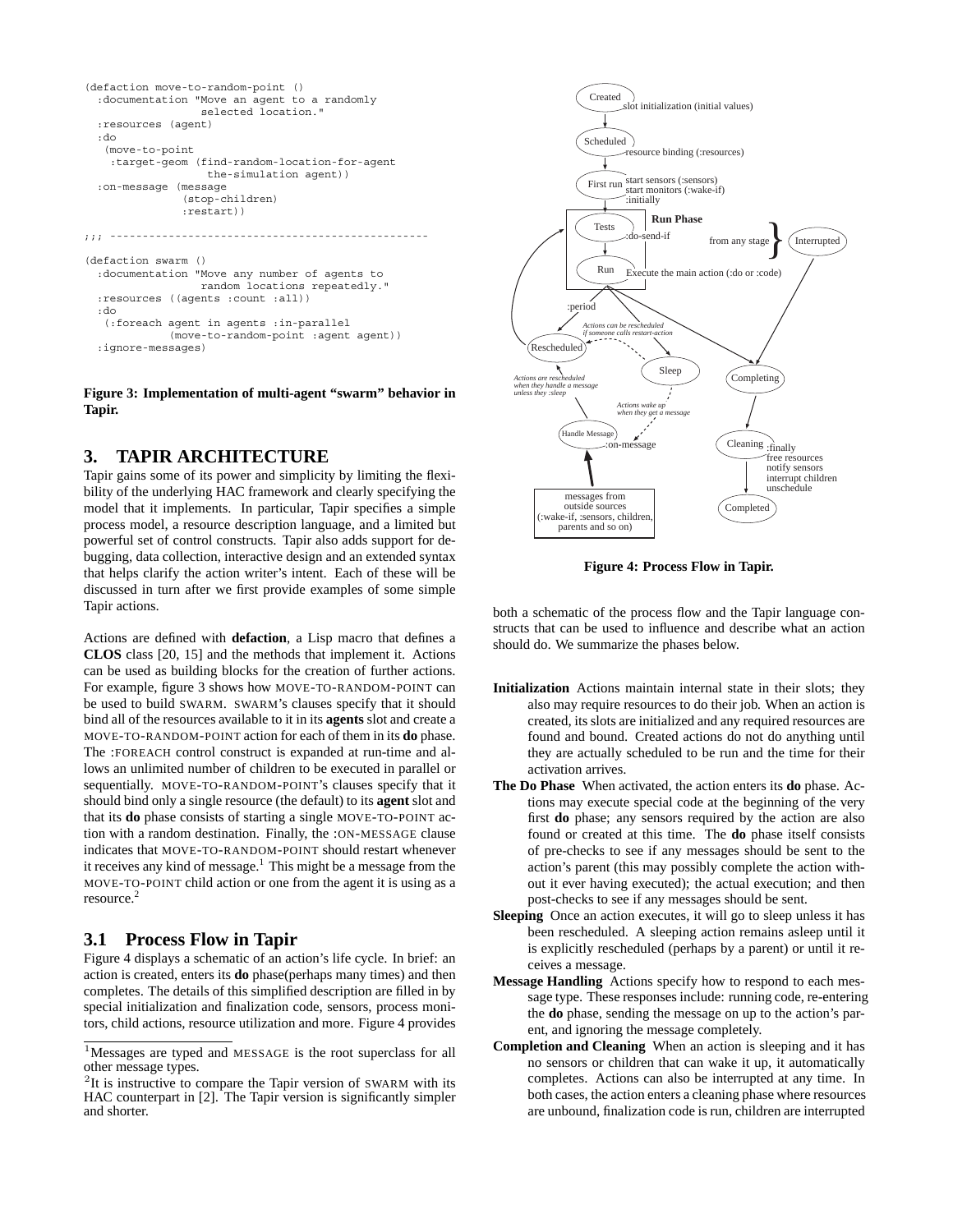and so on.

As mentioned above, messages are used to control the flow of execution between parents and their child actions. Children can complete themselves explicitly by sending a message of type completion (e.g., success or failure) to their parents. If a child completes for some other reason (e.g., a required resource is destroyed) then it will automatically send a completion message during its clean-up phase. Message passing is the only means of control transfer.



**Figure 5: Tapir Resource Classes.**

# **3.2 Resource control**

Resources are the connections from an action to its domain. They can be agents or parts of agents. At the lowest level, "primitive" resources have values that alter the physics of the domain (real or simulated). For example, setting the wheel speed of a robot causes it to move, and setting the target-region of an artillery unit causes it to fire into that area. The Tapir resource model consists of two overlapping ontologies: one of individuals and groups, and one of parts and wholes (see figure 5). Depending on the domain, one or both of these ontologies may be more important. For example, in the Capture the Flag wargaming simulation [2] the individual agents are brigade and battalion sized military units (*wholes*). Some actions find it convenient to group these units into larger forces (*groups*). Furthermore, no unit can be used by more than one action at a time (the resources are serializably reusable). On the other hand, the agents in the robot domain are robots (*wholes* and *composites*) each with a movement system, vision system, gripper and other lowlevel effectors (*components*). Actions in this domain may require an entire robot or even a group of robots. It is also possible for an action to need only the wheels or only the gripper. Furthermore, it is possible for multiple actions to share parts of a robot at the same time.

Each domain therefore requires a different model for its agents, each with their own properties. Tapir uses the **defresource** macro to specify how the resources of a domain behave. This includes indicating whether a resource is primitive, its composite structure, whether it can be shared, whether it can be grouped, whether it is consumed and so on. Given a resource model, each action can then specify which resources it requires using its :RESOURCES clause. When a parent action starts a child, it can specify exactly how the child should bind its resources or it can simply specify which resources are available and leave the binding decisions to the child. Each resource specification in the :RESOURCES clause may include information about the type of the desired resource, the desired count and a predicate which each resource must satisfy. Tapir uses these specifications to validate parent specified bindings and as inputs to a greedy resource binding algorithm for child determined ones. Finding optimal resource bindings is a full fledged scheduling problem which Tapir does not attempt to solve.<sup>3</sup>

# **3.3 Child Control Constructs**

An action's :DO clause specifies the potential sub-tasks of an action. It describes both the sub-tasks and how they will be executed. The :DO specification is grounded in the sub-tasks which can be either Lisp code (using the :CODE construct) or an action specification consisting of the child action's name and any of its parameters. The sub-tasks can be joined together using the following constructs:

- **:case** This is analogous to the case or switch statements found in many languages. A form is evaluated and the result is used to determine which action specification to execute.
- **:foreach** Dynamically creates a list of children and runs then. The children may be run using any of the child combination types (e.g., in parallel, in sequence and so on).
- **:in-parallel** Runs a list of children in parallel. Each child in the list is started at the same time and runs independently. The order in which the children are initially started is unspecified.
- **:in-sequence** Runs a list of children in sequence. Only one child at a time is active.
- **:repeat** Runs a child action repeatedly for a count or until some predicate becomes true.
- **:one-of** This is Tapir's version of a the Lisp **cond** form. It takes a list of predicates and action specifications. ONE-OF runs the first action specification whose predicate evaluates to true. An optional :OTHERWISE clause can be included to run a specification when none of the other clauses is applicable.
- **:unordered** Runs a list of children in some arbitrary sequence. Like :IN-SEQUENCE, only one child is active at a time but the order of activation is unknown.
- **:when** Each when clause consists of a predicate and an actionspecification. If the predicate evaluates to true, the actionspecification is run.

Simple actions are easy to build because of Tapir's straightforward syntax. The action combination mechanisms mean that it is also easy to build complex actions out of these building blocks. Control hierarchies that would have been difficult to build in raw HAC can be written easily in Tapir.

## **3.4 Miscellaneous**

Tapir provides many facilities that speed action creation, debugging and use.

## *3.4.1 Superclass inference*

Action behavior is specified in part by the HAC infrastructure classes from which it inherits. For example, there are classes for child actions, parent actions, agent using actions, agent managing actions, periodic actions and so on. Part of defining an action in HAC is determining its proper superclasses. This is often a non-trivial problem due to the number of superclasses and the interactions between

<sup>&</sup>lt;sup>3</sup>Although the mechanisms which Tapir uses are available for use in a planner.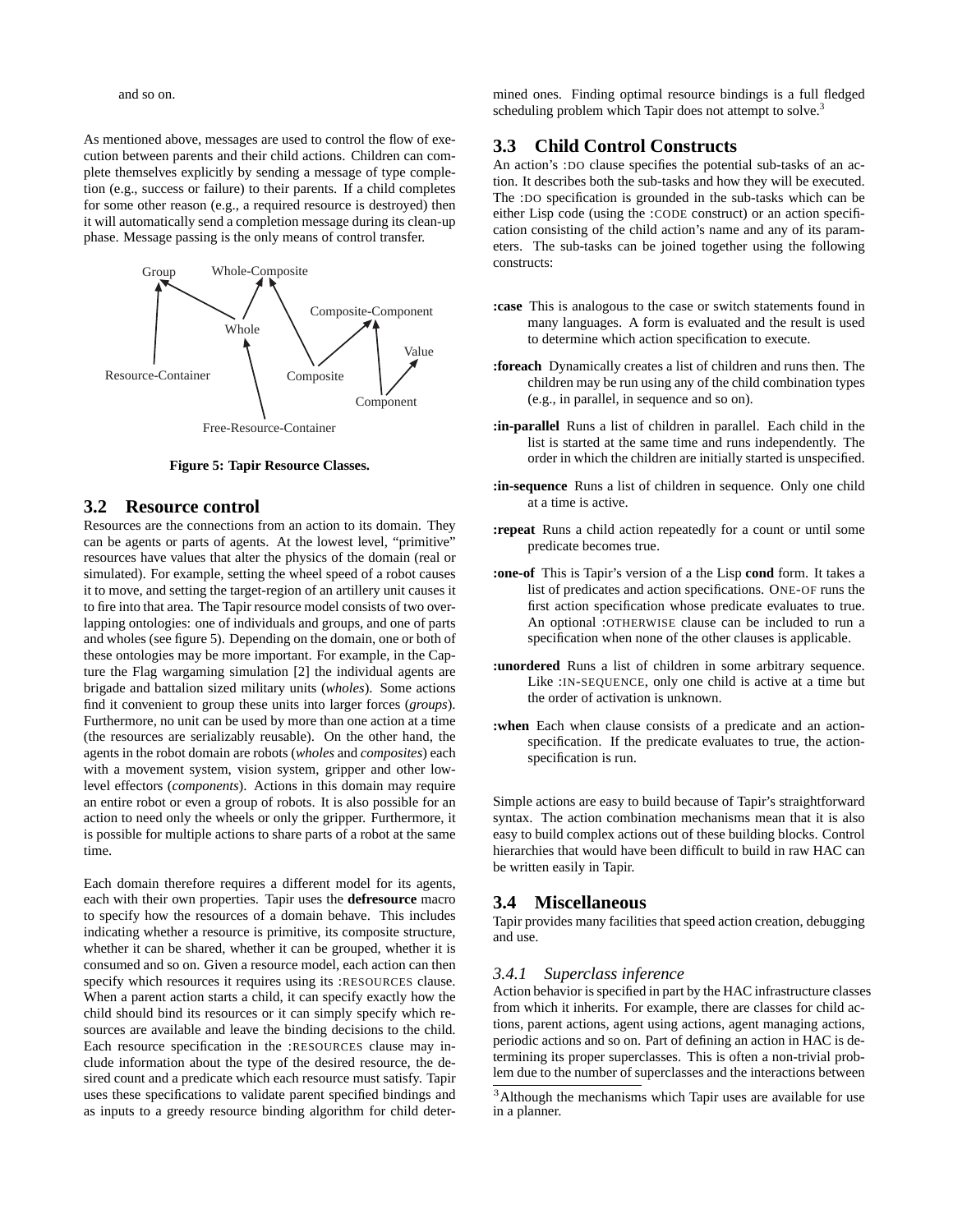them. Tapir removes this problem entirely by automatically inferring the proper HAC superclasses based on the action specification. Tapir still supports action inheritance, however, which makes it possible to build generic action *pieces*. These pieces tend not to be complete actions but instead add functionality such as shared parameters or resource specifications.

#### *3.4.2 Parameter checking and type coercion*

Tapir's slot syntax (in the :PARAMETER and :LOCAL clauses) lets action writers explicitly describe slot properties that could be included only as comments in HAC. For example, slots can be marked as :READ-ONLY or :REQUIRED. Furthermore, writers can specify a slot's :TYPE and define type coercion functions. These last can be generally applicable or applicable to only a specific action. Coercions exist to convert lists of agents into a group agent, to convert 2-dimensional geometries into their locations and so on. By making the slot types explicit and providing a framework for principled coercion, Tapir makes the semantics of each action clearer and makes it easier for action users because they can let Tapir take care of the details.

## *3.4.3 Documentation and Consistency tools*

Tapir's :DOCUMENTATION clause provides a place for writers to describe the intent of an action and its parameters. Tapir combines all of this documentation into a single form and makes it immediately accessible (via the Lisp documentation facility). Tapir also maintains a tree of sensors and actions and the sensors and actions that they use (in the :SENSORS and :DO clauses) along with the parameters passed to them. This tree allows Tapir to do compiletime consistency checks whenever a parent or child is defined or changed. Both of these tools make it easier to find the parameters of actions and sensors and to ensure that child actions and sensors are called correctly.

## *3.4.4 Interfacing with a simulation*

Tapir is a general purpose agent control language and can be used in a myriad of ways. Because each simulator or real world environment has a different set of primitives and functions, Tapir includes a simple *translation* facility so that it can be customized to fit. This feature makes it easier to adapt Tapir to new environments and, perhaps more importantly, makes it easier for action writers. For example, we can translate simulator functions into new constructs that are more uniformly named, contain additional error checking and hide common parameters.

The facility itself capitalizes on Lisp's macro abilities and can parse elements of an action definition in arbitrary ways. For example, the translation for **stop-child** converts **(stop-child attack-action)** into

```
(when attack-action
 (interrupt-action the-simulation
                   attack-action child))
```
#### and **(:announce 'units-in-area)** converts into

```
(send-response-message-to-actions
the-simulation the-action 'units-in-area)
```
The THE-SIMULATION and THE-ACTION arguments are translations themselves and expand into code that references the current simulation environment and the current action respectively.

## *3.4.5 Debugging and Instrumentation*

Tapir's :DEBUG and :INSTRUMENT clauses make it easy to add debugging code to an action and to collect information while an action is running. Each :DEBUG clause creates switchable code or print statements. By default, the name of the debug switch is the same as that of the action although the :DEBUG-NAME clause makes it possible to change this. Debugging switches can be turned on and off with the **debug** and **undebug** commands. When the switch for an action is on, the debug code and print statements will be executed. This low-level facility makes it very easy to see exactly what is going right–or wrong–during an action's execution.

Action instrumentation relies on the EKSL CLIP package [21]. CLIP allows data to be collected from running systems by hooking metaphorical alligator clips onto variables just as one can clip wires onto an electric circuit. The :INSTRUMENT clause adds CLIP instrumentation to individual action variables (:PARAMETERS and :LOCALS) or to the action as a whole. The author can specify how often the CLIP's should be collected (for example periodically or only when a certain trigger condition obtain). This facility makes it easy to build hooks into a system for later experimentation and analysis.

# **3.5 An extended example**

We conclude our discussion of Tapir's architecture with a substantive example (figure 7). The MOVE-IN-FORMATION action is used in the Capture the Flag wargaming simulator to move a group of agents in formation. Like SWARM, this action binds all of the resources available to it. It uses the :INITIALLY clause to determine which agent would make the best leader (using **select-leader)** and makes the rest of the agents followers. The :DO clause creates two parallel hierarchies—one for the leader and one for the followers. The former runs a leader move whereas the later determines formation criteria and then creates a separate move action for each follower and runs all of these in parallel. The action completes either when the leader move completes or if all of the agents are destroyed. The :ON-MESSAGE clause handles **resources-gone** messages from the agents of the action. A **resources-gone** message is generated when a resource is destroyed. The MOVE-IN-FORMATION action handles this message by selecting a new leader, stopping all of its children and restarting. A portion of the action hierarchy created by this action is shown in figure 6. For comparison, the original HAC code for MOVE-IN-FORMATION required more than three times the number of lines! Furthermore, the HAC code was spread out over four classes and seven methods.

# **4. RELATED WORK**

Although motivated largely by its HAC underpinnings, Tapir shares much with other agent control architectures. For example, ESL [11], DAML-S [6] and PDDL [17, 16] roughly match Tapir's expressive power (see [5] for a comparison). But whereas ESL adds an action language to Common Lisp, Tapir wraps an action language around it. This difference is motivated in part by our desire to craft a simpler language usable by non-programmers but it also tends to make Tapir actions more modular and comprehendible.

PDDL and DAML-S are more concerned with describing services than actually implementing them. They tend towards the declarative whereas Tapir is more procedural in nature. We see these two poles as complementary and hope to weave some of DAML-S's ontologies into Tapir's executable model.

The APEX architecture also attempts to manage multiple tasks in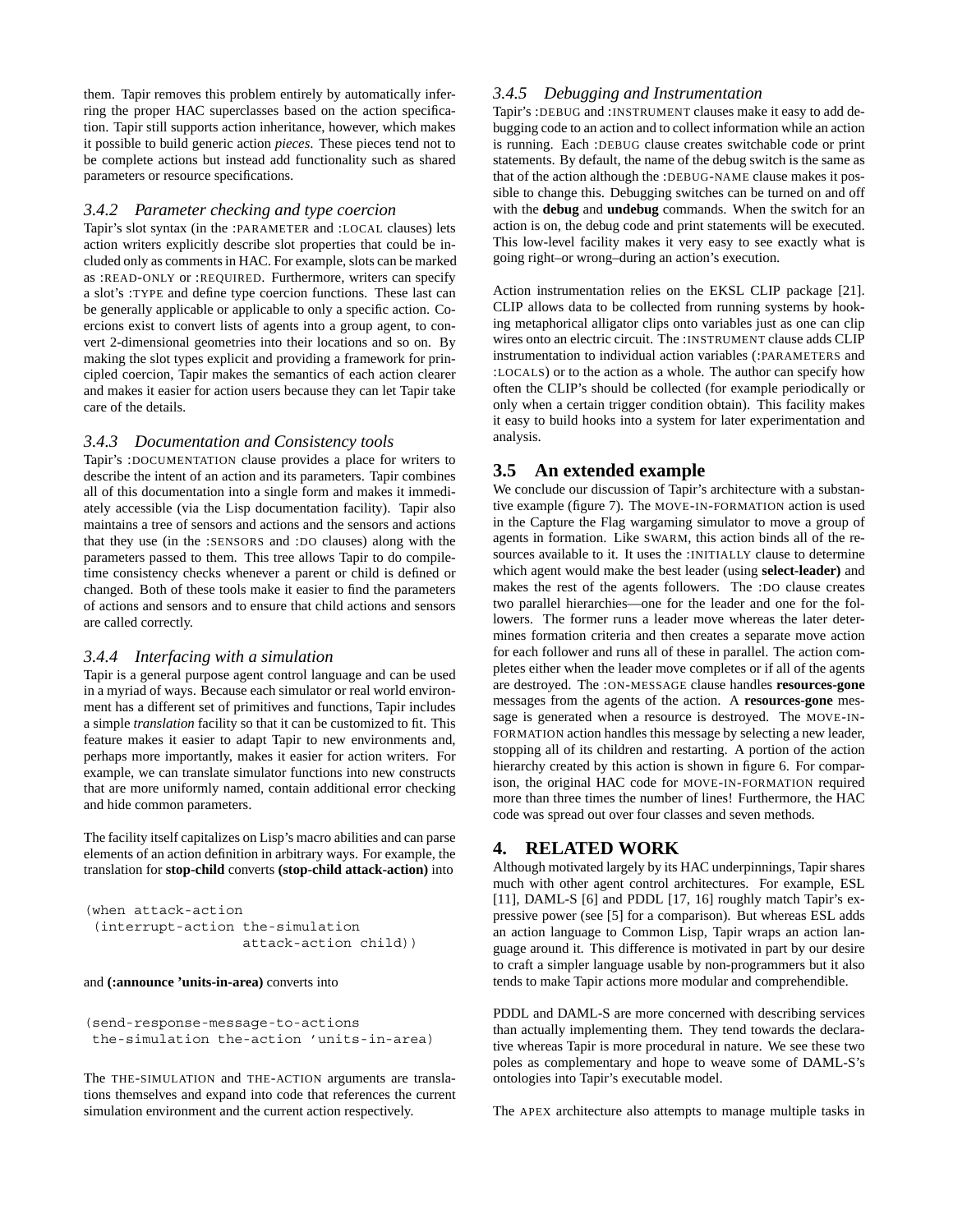

**Figure 6: HAC Action Browser showing a portion of** MOVE-IN-FORMATION**'s control hierarchy**

complex, uncertain environments, placing particular emphasis on the problem of resolving resources conflicts [10]. The current version of Tapir is less concerned with planning and scheduling and more concerned with letting authors tell agents what to do. Future versions of Tapir will add a planning language superset.

Like PRS [13], Tapir allows for the specification of blocking and non-blocking children (child actions that run in sequence with their parents or in parallel), and like later versions of RAP [8], success and failure are treated like any other message, and do not implicitly determine the flow of control between actions.

Tapir and HAC use the same representation for actions at all levels of the hierarchy, and also for sensors. Contrast this with the majority of current agent control architectures, e.g. CYPRESS [22] and RAP [9], which distinguish between procedural low-level "skills" or "behaviors" and higher level symbolic reasoning. Different systems are often used to implement each level (CYPRESS combines SIPE-2 and PRS, for example). Tapir does not conceptually differentiate between discrete actions and continuous processes, nor does it limit the the language used to describe them.

# **5. CONCLUSION AND FUTURE WORK**

Tapir has achieved many of its initial design goals: it is a simple, flexible and intelligible agent control language that is easy to use and understand. Even so, Tapir remains a work in progress. We are investigating three extensions: planning, real robot control and better programming environments.

Part of the Tapir vision is to build a language clear enough for non-AI Subject Matter Experts (SMEs) to learn and use. Although Tapir is a relatively simple language it is not simple enough. There are at least three reasons for this:

- 1. Tapir is a programming language and, as such, is particular about its syntax,
- 2. Tapir is *only* an agent control language and does not have constructs for talking about the domain in which the agents function,
- 3. Agent control is inherently difficult.

We cannot do anything about the last item but we do hope to find partial solutions to the first two by extending the language so that it can talk about domains and by extending the Tapir programming environment so that it does more for the action writer. We call this project Visual Tapir.

# **5.1 Visual Tapir**

Programming is replete with syntax, keywords, options, flags and clauses that are difficult for non-programmers to remember. Like other visual tools, Visual Tapir will add scaffolding to the programming environment so that authors can focus on their goals and not on minutia. Visual Tapir will be divided into a core environment and domain specific extensions. The former will focus on agent control proper whereas the later will add domain knowledge and functionality (for example, selecting locations on a map or specifying the features of a robot environment).

# **5.2 Tapir for planning**

Tapir is an agent control language but it is not a planning language. We intend to extend Tapir with constructs for pre- and postconditions, invariants, temporal reasoning and goal specification by merging it with HAC's GRASP Planner [3]. Doing so will make Tapir significantly more powerful and more useful. The difficulty will be to keep it simple enough for SMEs to use productively.

# **5.3 Tapir for real robots**

We have used Tapir to control simulated robots and our goal is to extend it (and the HAC substrate) so that actions can control real Pioneer II robots. The current HAC engine uses a centralized queue and imposes no constraints on the CPU time used by an action. Future engines will be operating in a real-time, decentralized environment, and will need to deal with widely varying time scales, from microseconds to days.

# **5.4 Conclusion**

This paper has introduced Tapir, an agent control language built on top of the supervenient HAC architecture. Tapir highlights include:

• A simple and consistent syntax for the specification of actions, sensors, process monitors, message handlers, slots, and resources.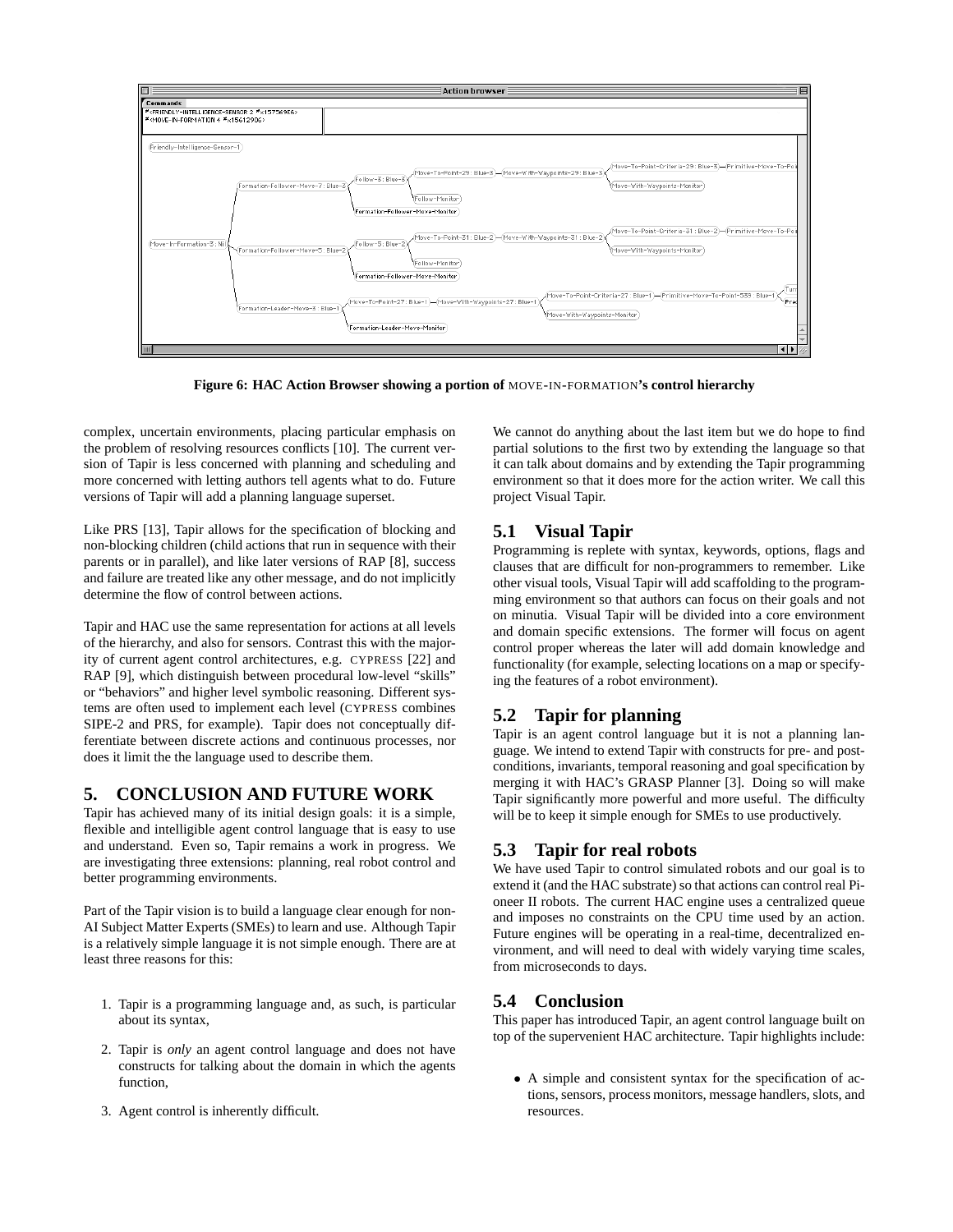```
(defaction move-in-formation ()
  (:resources ((agent :count :all
                     :group-type group-blob)))
  (:parameters ((formation-shape :required)
                (distance 1.0)
                (target :required)))
  (:locals ((leader nil)
            (followers nil)
            (assignments nil)))
 (:initially
   (:code
   (setf leader (select-leader the-simulation
                                the-action)
         followers (remove leader (resources agent)))))
  (:on-message
   (resources-gone
    (:debug "MIF: ˜A died" (name leader))
    (setf leader (select-leader the-simulation
                                the-action)
         followers (remove leader (resources agent)))
   (stop-children)
   :restart))
  (:do
    (:debug "MIF: Moving to ˜A with ˜A leading"
            target leader)
    (:in-parallel
    (:in-sequence
     (formation-leader-move :agent leader
                             :target target
                             :followers followers)
     (:generate completion)))
    (:in-sequence
     (:code
       (setf assignments
             (assign-followers-to-criteria
              the-simulation leader followers
              (create-criteria formation-shape
                               leader followers))))
      (:foreach (follower . assignment)
                in assignments :in-parallel
                (formation-follower-move
                 :agent follower
                 :target-agent leader
                 :distance (distance assignment)
                 :angle (angle assignment)
                 :final-target target
                 :use-follow-if-further-than
                 (* 2.0 distance)))))
 :send-messages-to-parent)
```
#### **Figure 7: Multi-agent formation movement in Tapir.**

- A powerful action combination facility that makes it easy to build complex actions out of simpler building blocks.
- A flexible resource ontology, description language, and specification language.
- A set of helpful tools include debugging aids, syntax customization, and documentation facilities.

Tapir has been used to control units in a simulated war game, simulated robots and cellular dynamics. No controlled studies have been run to validate its utility but informal evidence indicates that Tapir users enjoy the language and are significantly more productive.<sup>4</sup>

## **Acknowledgments**

This research is supported by DARPA/USAF under contract numbers F30602-01-1-0589, N66001-00-C-801/34-000TBD, DASG60- 99-C-0074, F30602-99-C-0061, and F30602-00-1-0529. The U.S. Government is authorized to reproduce and distribute reprints for governmental purposes notwithstanding any copyright notation hereon. The views and conclusions contained herein are those of the authors and should not be interpreted as necessarily representing the official policies or endorsements either expressed or implied, of the Defense Advanced Research Projects Agency/Air Force Materiel Command or the U.S. Government.

# **6. ADDITIONAL AUTHORS**

Additional authors: Paul R. Cohen (University of Massachusetts, email: cohen@cs.umass.edu

# **7. REFERENCES**

- [1] M. Atkin, D. Westbrook, and P. Cohen. HAC: A unified view of reactive and deliberative activity. In *Working Notes of Fourteenth European Conference on AI Workshop on Balancing Reactivity and Social Deliberation in Multi-Agent Systems*. ECAI, 2000.
- [2] M. S. Atkin, G. King, D. Westbrook, B. Heeringa, A. Hannon, and P. R. Cohen. SPT: Hierarchical agent control: A framework for defining agent behavior. In *Proceedings of the Fifth International Conference on Autonomous Agents*. Autonomous Agents, 2000.
- [3] M. S. Atkin, D. L. Westbrook, and P. R. Cohen. Domain-general simulation and planning with physical schemas. In *Proceedings of the 2000 Winter Simulation Conference*, pages 1730–1738, 2000.
- [4] M. S. Atkin, D. L. Westbrook, P. R. Cohen, and G. D. Jorstad. AFS and HAC: Domain-general agent simulation and control. In *Working Notes of the Workshop on Software Tools for Developing Agents, AAAI-98*, pages 89–95, 1998.
- [5] J. Blythe. Mappings between SADL and other action languages (available at http://www.isi.edu/expect/rkf/sadl-mapping.html). Technical report, University of Southern California, November 2001.
- [6] M. Burstein, J. Hobbs, O. Lassila, D. Martin, S. McIlraith, S. Narayanan, M. Paolucci, T. Payne, K. Sycara, and H. Zeng. DAML-S 0.5 draft release (available at http://www.daml.org/services/daml-s/2001/05/). Technical report, DARPA, May 2001.
- [7] P. R. Cohen, M. L. Greenberg, D. M. Hart, and A. E. Howe. Trial by fire: Understanding the design requirements for agents in complex environments. *AI Magazine*, 10(3):32–48, Fall 1989. also Technical Report, COINS Dept, University of Massachusetts.
- [8] R. J. Firby. Task networks for controlling continuous processes. In *Proceedings of the Second International Conference on Artificial Intelligence Planning Systems*, pages 49–54, 1994.
- [9] R. J. Firby. Modularity issues in reactive planning. In *Proceedings of the Third International Conference on Artificial Intelligence Planning Systems*, pages 78–85, 1996.
- [10] M. Freed. Managing multiple tasks in complex, dynamic environments. In *Proceedings of the Fifteenth National Conference on Artificial Intelligence*, pages 921–927, Madison, WI, 1998.

<sup>4</sup>Using the admittedly imprecise Lines of Code metric, Tapir actions require from two to four times *less* effort.